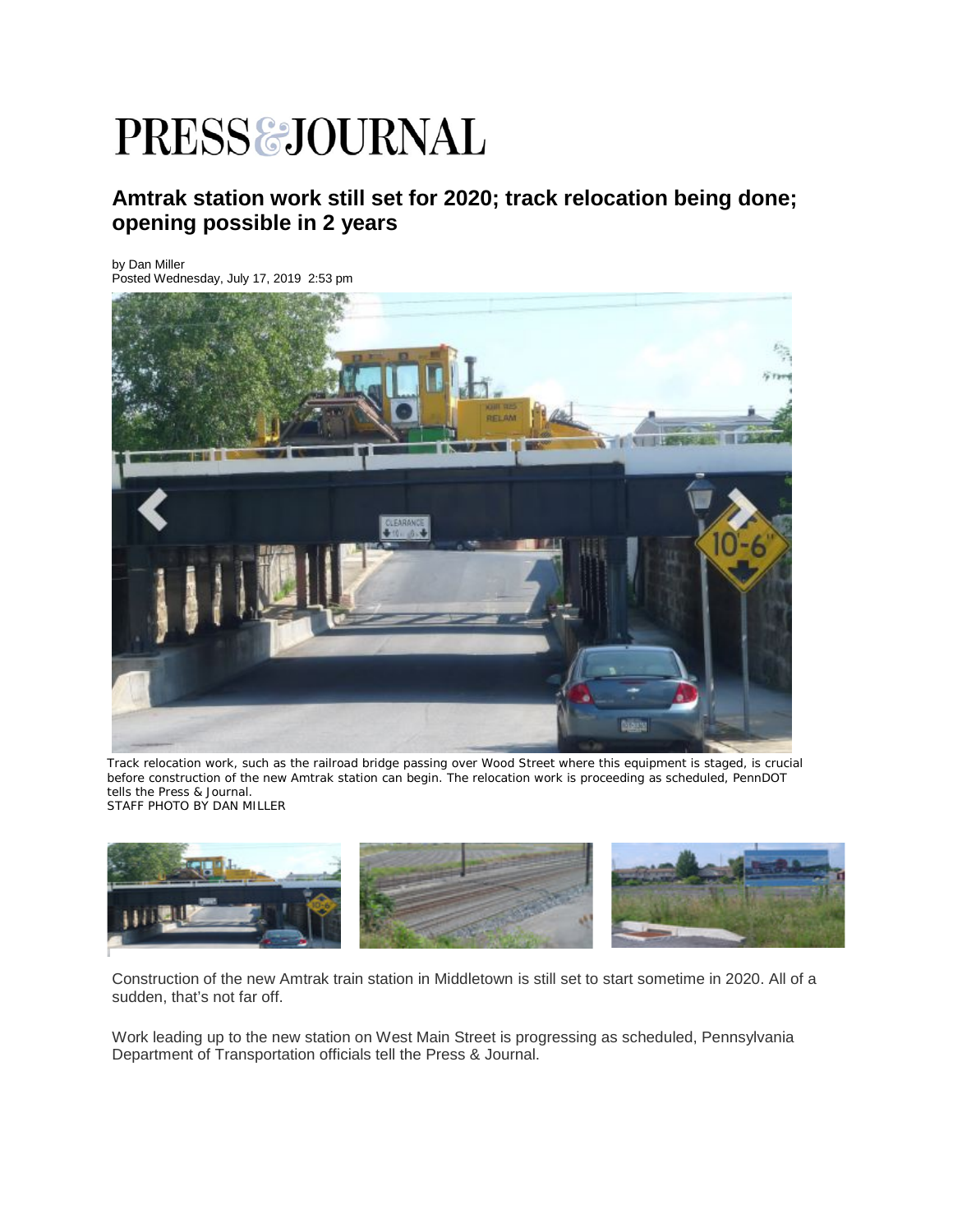## **Amtrak station work still set for 2020**

Press and Journal, July 17, 2019 *page 2*

The new station will be ready to open to the public in 2021 or 2022, consistent with the timetable previously announced by PennDOT, they said, although there has been little activity at the site in many months. Grass is growing high in the fenced-off area where the station will be located, in between the paved parking lot areas.

Track relocation work that must be done before station construction can begin is proceeding as planned and on schedule, said PennDOT spokeswoman Ashley Schoch.

Norfolk Southern has its contractors on site. Amtrak is scheduled to begin moving its track after Norfolk Southern is done.

Middletown borough staff recently met with a PennDOT engineer to go over electric utility design requirements for the new station, borough Manager Ken Klinepeter told the Press & Journal.

However, there will be no overhead pedestrian bridge over West Main Street — Route 230.

The original plan called for building the overhead bridge to connect Penn State Harrisburg on the north side of West Main with the new train station, and with the extended Emaus Street pathway to downtown that is also part of the train station project.

But the estimated \$7 million cost to build the bridge was deemed too expensive.

Instead, PennDOT has proposed ground enhancements to West Main Street aimed at making it easier for pedestrians and bicyclists to cross the street.

"We have developed some conceptual design improvements for pedestrians crossing Route 230" that include crosswalks, pedestrian lighting, and advanced pedestrian crossing signage, Schoch said. "PennDOT is working through the final design and approvals for these improvements."

Schoch did not say when these pedestrian improvements will be put in place along West Main Street, but that "construction phasing for the station and all associated improvements will be developed in the upcoming months."

PennDOT also reported nothing new regarding plans to find a private developer to partner with PennDOT on the train station project, under the state's public-private-partnership "P3" program.

In early 2017, PennDOT announced that Keystone Connections, a private development group, was interested in partnering with PennDOT and being responsible for any commercial development to be associated with the new train station.

As stated previously by PennDOT, that can include anything from retail establishments to a new hotel, as long as the station property provides at least 400 parking spaces.

But Keystone Connections withdrew from the station plan in late 2018, saying according to PennDOT that "revenues generated by potential commercial development and parking fees" would not be enough to support development costs and to fund ongoing operating and maintenance expenses.

"At this time, there is no active P3 initiative; however (PennDOT) will reconsider a potential P3 at future phases," Schoch said.